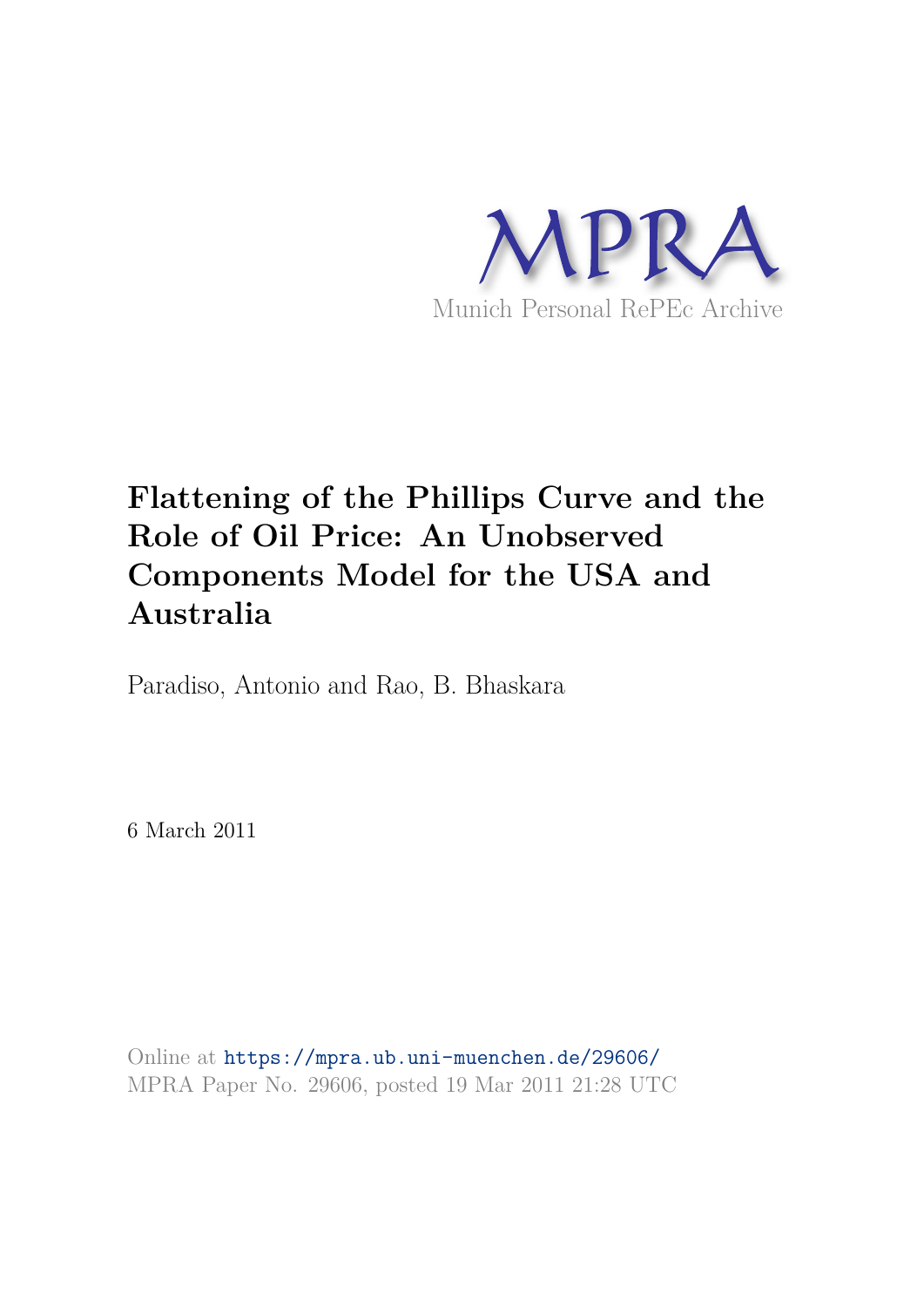1977 words

Flattening of the Phillips Curve and the Role of Oil Price:

An Unobserved Components Model for the USA and Australia

Antonio Paradiso [anto\\_paradiso@hotmail.com](mailto:anto_paradiso@hotmail.com) Department of Economics, University of Rome La Sapienza, Rome (Italy)

B. Bhaskara Rao

[raob123@bigpond.com](mailto:raob123@bigpond.com) School of Economics and Finance, University of Western Sydney, Sydney (Australia)

#### Abstract

We use the unobserved components model of Harvey (1989 and 2011) to estimate the Phillips curve (PC) for the USA and Australia, by augmenting it with oil prices. We found that the level coefficient of inflation and the coefficient of demand pressure have declined and contributed to the flattening of the Phillips curve. But the coefficient of oil prices has increased and has partly offset these effects. Therefore, oil prices are likely to play a significant role in future inflation rates.

**Keywords:** Unobserved components, Harvey, USA, Australia, Flattening of the Phillips curve and Oil prices

**JEL:** C2, C12, E3.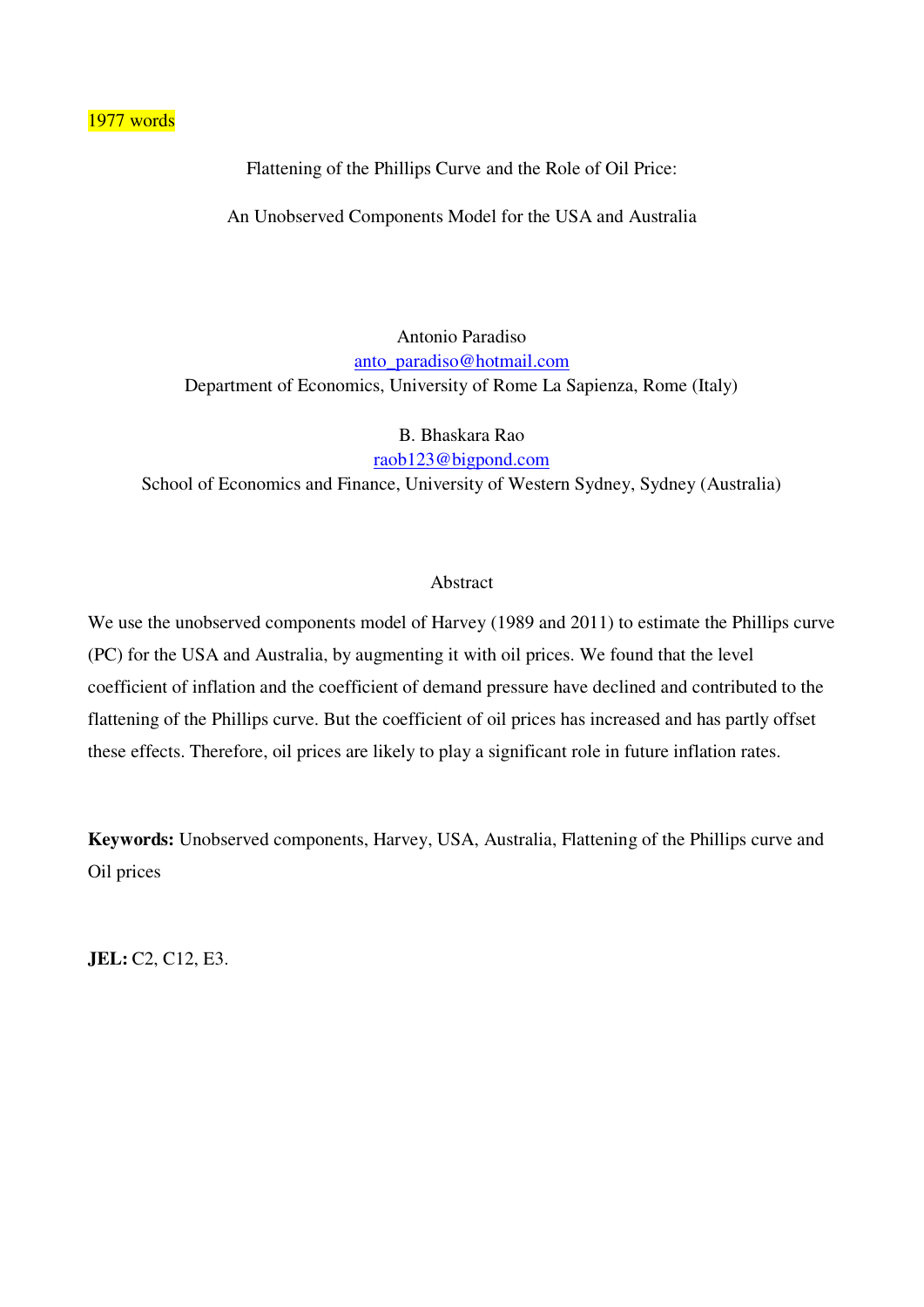### **1. Introduction**

 $\overline{a}$ 

Some recent studies have found that since the late 1990s the Phillips Curve (PC) has become flatter in countries like the USA, Canada and Australia; see Beaudry and Doyle (2000), Roberts (2006), Williams (2006), Mishkin (2007), and Kuttner and Robinson (2010). Although reasons for this are not well established, it has positive and negative policy effects. While higher output levels can be achieved without increasing inflation by larger amounts, it will be more costly to reduce entrenched inflation rates. This last effect will increase if the PC shifts up due to shifts in the intercept and/or in the coefficient of another explanatory variable e.g., oil/energy prices.

Previous studies have concentrated only on changes in the coefficient of the output gap (GAP) and neglected changes in the intercept and coefficients of other variables. This paper includes oil prices as an additional explanatory variable and use the structural time series models of Harvey (1989 and 2011) to analyze the coefficients on GAP, oil prices and level component.<sup>1</sup> Results with US and Australia show that while the coefficient of GAP and intercept decreased, the coefficient of oil prices increased. The downward shift of intercept and GAP coefficient is consistent with the observed period of "Great Moderation" since the early 1980s; see Cogley et al (2010), Fuhrer (2009). However, the increase in oil prices coefficient implies increased dependence on the energy prices and if this continues, it will be more costly to reduce inflation in terms of lost output.

The rest of the paper is as follows. Section 2 presents specifications, Section 3 contains results, and Section 4 concludes.

 $1$ <sup>1</sup> The level component can be equated to intercept in the classical regression model. While the intercept is fixed in the classical regression, it is allowed to change over time in the time series structural models; see Commandeur and Koopman (2007).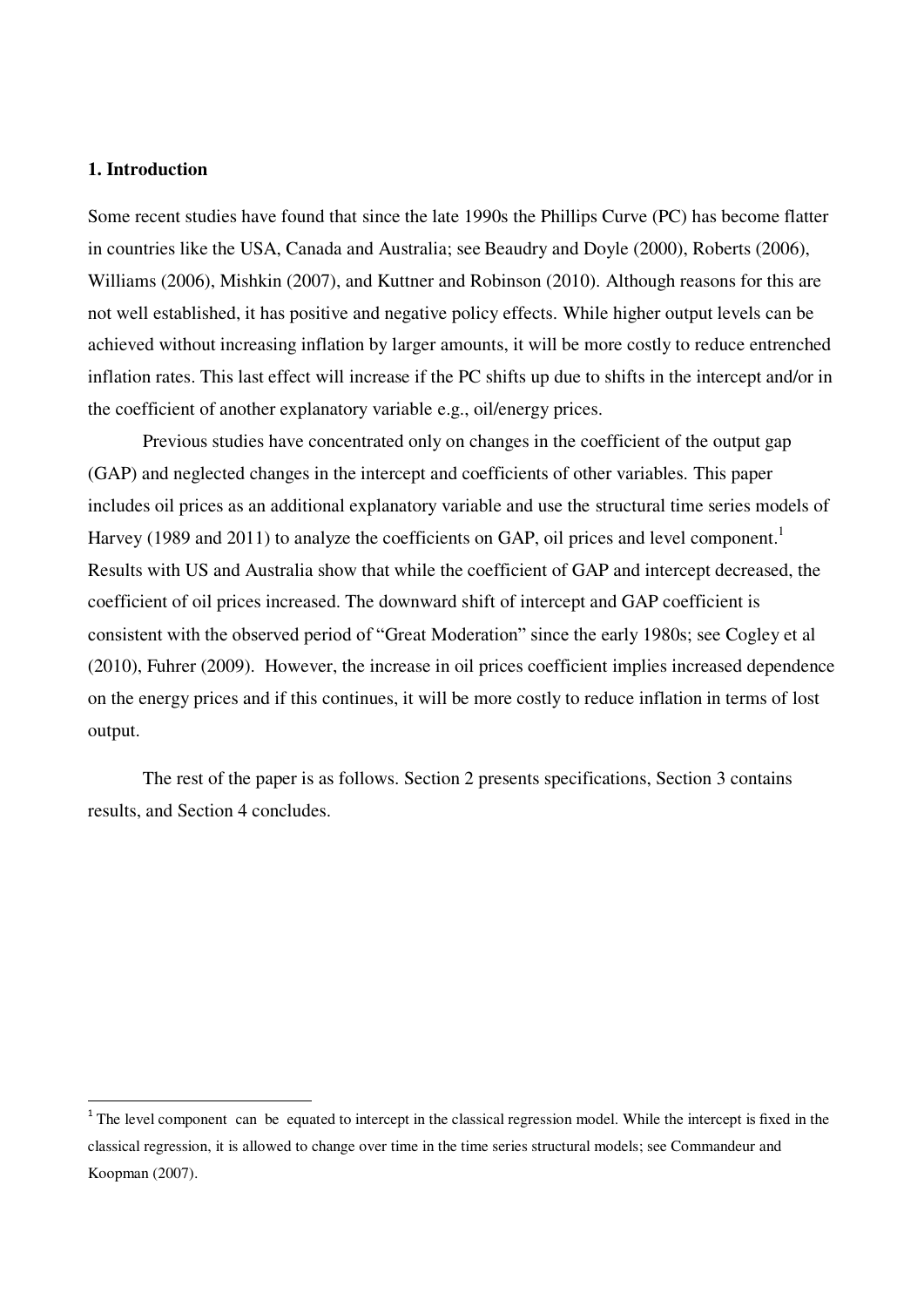#### **2. Model specification**

.

Our specification of the US and Australia PCs is adapted from Harvey  $(2011)^2$  with the GAP ( $y^{gap}$ ) as the driving force and oil prices as an additional explanatory variable; see Fuhrer (1995) and Blanchard and Gali (2007).

$$
\pi_t = \mu_t + \gamma_t + \psi_t + \phi_{1,t} y_t^{gap} + \phi_{2,t} oil_t + \varepsilon_t, \quad \varepsilon_t \sim N \quad 0, \sigma_{\varepsilon}^2 \quad , \quad t = 1, \dots, T
$$

Observed series of inflation ( $\pi_t$ ) is decomposed into trend ( $\mu_t$ ), cycle ( $\psi_t$ ), and seasonality ( $\gamma_t$ ) components. *oil* is the cyclical component of oil prices.  $y^{gap}$  and *oil* are obtained through an univariate trend-cycle decomposition. The component  $\mu_t$  is specified as random walk plus noise model:

$$
\mu_t = \mu_{t-1} + \eta_t \quad \eta_t \sim N \quad 0, \sigma_\eta^2 \tag{2}
$$

The seasonal component  $\gamma_t$  has the following trigonometric form:

$$
\gamma_t = \sum_{j=1}^{s/2} \gamma_{j,t} \tag{3}
$$

where *s* is the seasonal length (for quarterly data,  $s = 4$ ) and each  $\gamma_{j,t}$  is generated by:

$$
\begin{bmatrix} \gamma_{j,t} \\ \gamma_{j,t}^* \end{bmatrix} = \begin{bmatrix} \cos \lambda_j & \sin \lambda_j \\ -\sin \lambda_j & \cos \lambda_j \end{bmatrix} \begin{bmatrix} \gamma_{j,t-1} \\ \gamma_{j,t-1}^* \end{bmatrix} + \begin{bmatrix} \omega_{j,t} \\ \omega_{j,t}^* \end{bmatrix}, \quad j = 1, \dots, s/2 \quad (4)
$$

In (4)  $\lambda_j = 2\pi j / s$  is the seasonal frequency in radians, and  $\omega_t$ ,  $\omega_t^*$  $t_t$  are NID seasonal disturbances with zero mean and common variance  $\sigma_{\omega}^2$ .

The statistical specification of the cycle,  $\psi_t$ , is given by the following:

<sup>&</sup>lt;sup>2</sup> Notice that (1) differs from the specifications used for the new Keynesian and hybrid new Keynesian Phillips curves in that neither  $\pi_{t-1}$  and/or its expected one period ahead rate ( $E_t \pi_{t+1}$ ) are present. However, Harvey (2011) has shown that under some assumptions about the autocorrelations in the errors, (1) is consistent with the new Keynesian Phillips curves.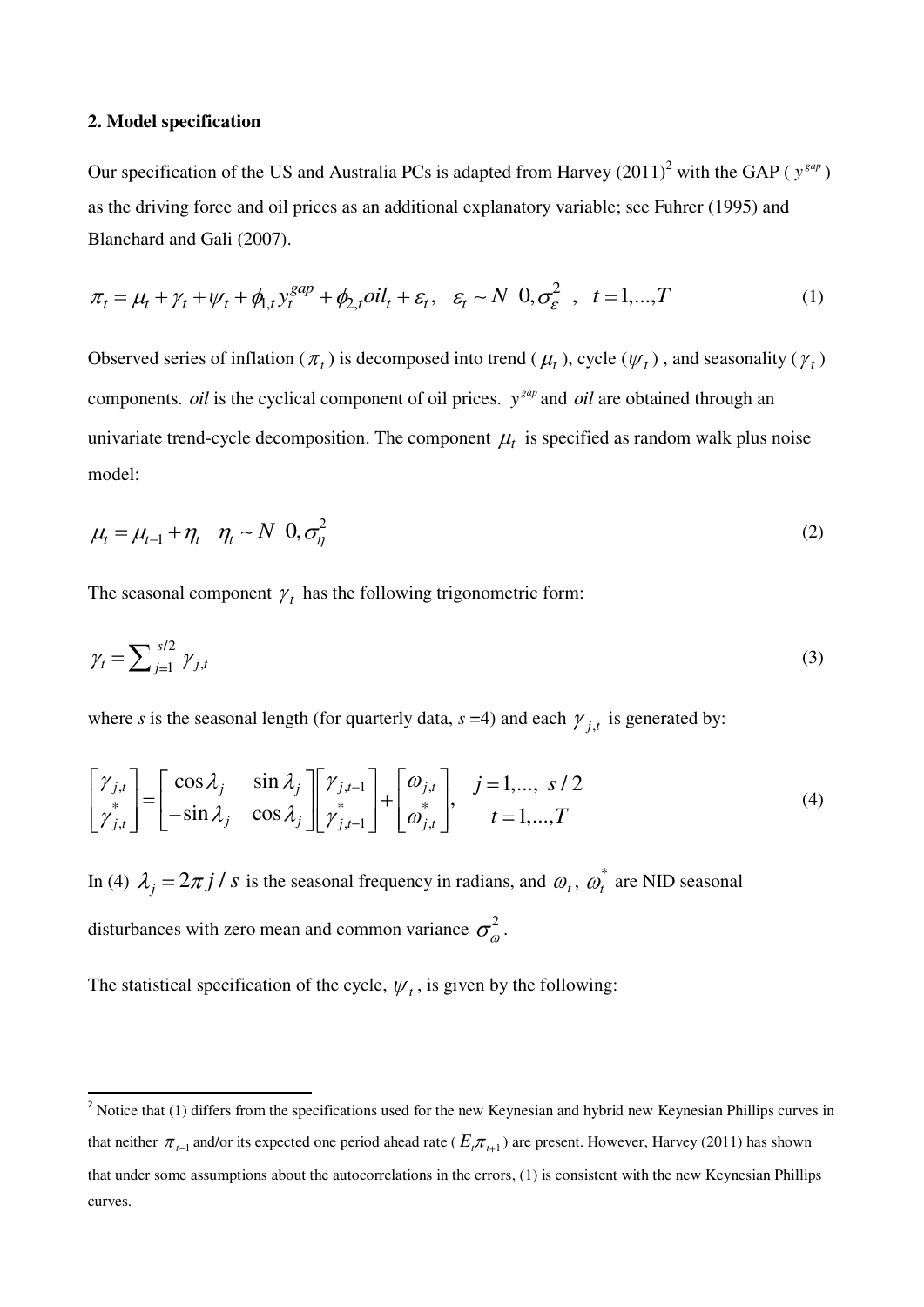$$
\begin{bmatrix} \psi_t \\ \psi_t^* \end{bmatrix} = \rho_{\psi} \begin{bmatrix} \cos \lambda_c & \sin \lambda_c \\ -\sin \lambda_c & \cos \lambda_c \end{bmatrix} \begin{bmatrix} \psi_{t-1} \\ \psi_{t-1}^* \end{bmatrix} + \begin{bmatrix} \kappa_t \\ \kappa_t^* \end{bmatrix}, \quad t = 1, \dots, T \tag{5}
$$

where  $\rho_{\psi}$  (in the range  $0 < \rho_{\psi} \le 1$ ) is a damping factor;  $\lambda_c$  is the frequency, in radians, in the range  $0 \leq \lambda_c \leq \pi$ ;  $\kappa_t$ ,  $\kappa_t^*$  $t_t^*$  are NID disturbances with zero mean and common variance  $\sigma_{k}^2$ .

The coefficients ( $\phi_{1,t}$  and  $\phi_{2,t}$ ) are assumed to vary over time according to a smoothing spline process:

$$
\phi_{i,t} - \phi_{i,t-1} = \phi_{i,t-1} - \phi_{i,t-2} + u_{i,t} \quad u_{i,t} \sim N \quad 0, \sigma_{u_i}^2 \tag{6}
$$

Estimation for the US and Australian PCs in  $(1) - (6)$  are in Table 1. For the Australian PC, the seasonal component  $\gamma_t$  is ignored because it was found to be statistically insignificant. Inclusion of *t* did not change the results.

## **3. Results**

 $\overline{a}$ 

Table 1 shows results (with the STAMP software) for the US and Australia PCs for the period  $1978Q1 - 2010Q3<sup>3</sup>$ . The results show that the models are well determined and the use of timevarying parameters is justified. When coefficients in Model A are allowed to vary over time (in Model B) the goodness of fits is better. $4$ 

 $3$  We focus on the last 40 years because large outliers are detected by STAMP in the period before 1978. In addition, diagnostic tests are more robust if we start from 1978.

<sup>&</sup>lt;sup>4</sup> The usual measures of goodness of fit are prediction error variance (PEV) and coefficient of determination ( $R^2$ ).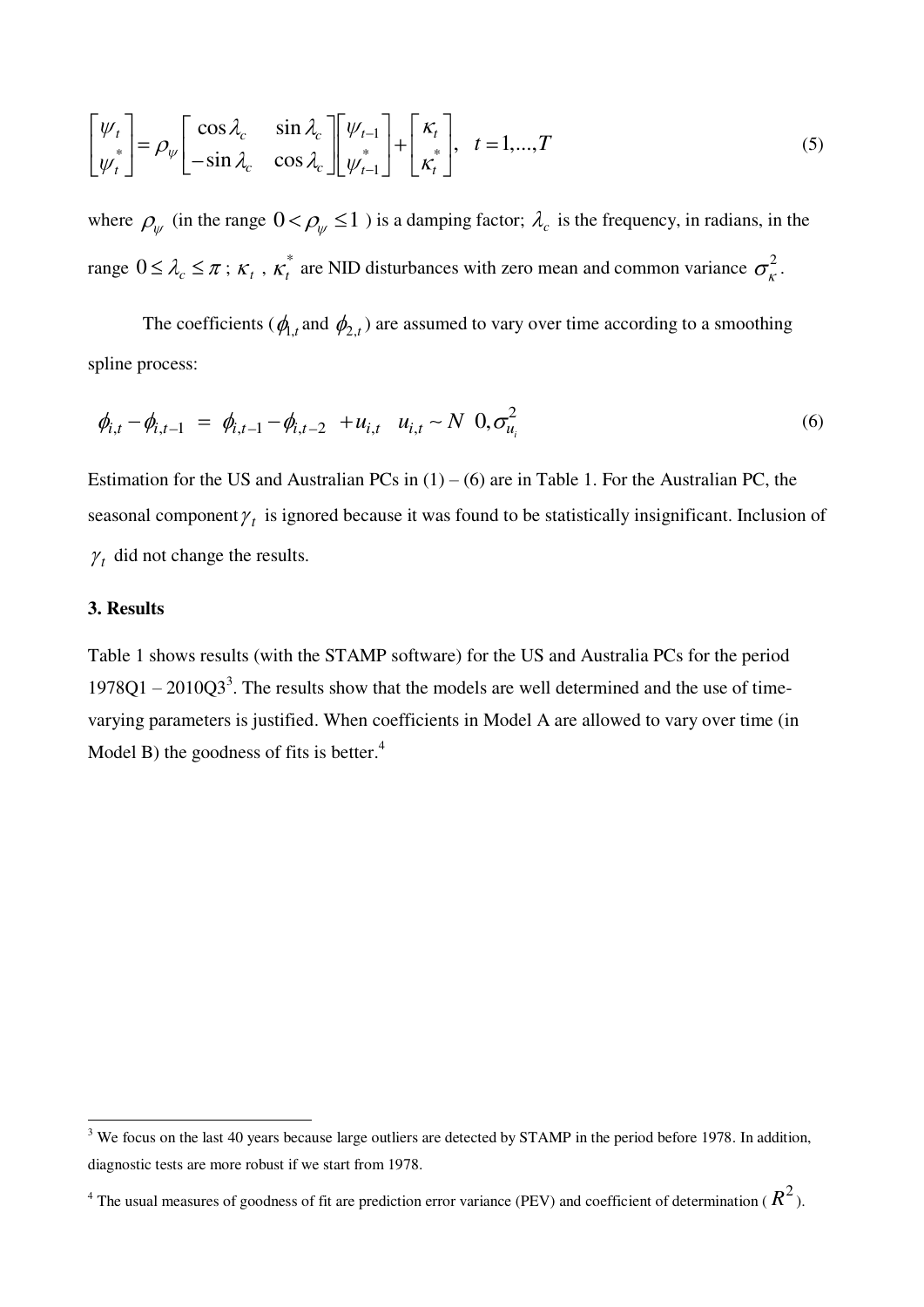| Table 1: Phillips Curves estimation results of various models                                                                                                                                                                                                                                                                                      |             |             |            |       |               |                  |       |  |
|----------------------------------------------------------------------------------------------------------------------------------------------------------------------------------------------------------------------------------------------------------------------------------------------------------------------------------------------------|-------------|-------------|------------|-------|---------------|------------------|-------|--|
| $\pi_t = \mu_t + \psi_t + \gamma_t + \phi_1 y_t^{gap} + \phi_2 oil_t + \varepsilon_t$                                                                                                                                                                                                                                                              |             |             |            |       |               |                  |       |  |
| Model A                                                                                                                                                                                                                                                                                                                                            |             |             |            |       |               |                  |       |  |
|                                                                                                                                                                                                                                                                                                                                                    | $\phi_1$    | $\phi_{2}$  | <b>PEV</b> | $R^2$ | $\mathcal{Q}$ | $\boldsymbol{N}$ | H     |  |
| <b>USA</b>                                                                                                                                                                                                                                                                                                                                         | $0.235**$   | $0.013**$   | 8.53E-05   | 0.320 | 0.128         | 0.018            | 0.941 |  |
| Australia <sup><math>\overline{1}</math></sup>                                                                                                                                                                                                                                                                                                     | $0.456**$   | $0.041**$   | 8.10E-04   | 0.535 | 0.241         | 0.221            | 0.738 |  |
| $\pi_t = \mu_t + \psi_t + \gamma_t + \phi_{1,t} y_t^{gap} + \phi_{2,t} oil_t + \varepsilon_t$                                                                                                                                                                                                                                                      |             |             |            |       |               |                  |       |  |
| Model B                                                                                                                                                                                                                                                                                                                                            |             |             |            |       |               |                  |       |  |
|                                                                                                                                                                                                                                                                                                                                                    | $\phi_1$    | $\phi_{2}$  | <b>PEV</b> | $R^2$ | $\varrho$     | $\boldsymbol{N}$ | H     |  |
| <b>USA</b>                                                                                                                                                                                                                                                                                                                                         | (see plots) | (see plots) | 8.44E-05   | 0.339 | 0.173         | 0.012            | 0.962 |  |
| Australia <sup><math>\pm</math></sup>                                                                                                                                                                                                                                                                                                              | (see plots) | (see plots) | 7.00E-04   | 0.606 | 0.140         | 0.122            | 0.917 |  |
| Note: $\pm$ In Australia seasonal component is not included. *** Significant at 1%; ** Significant at 5%. PEV =<br>Prediction Error Variance. $R^2$ = Coefficient of determination ("seasonally" adjusted goodness of fit for USA<br>since we have seasonal component). $N =$ Normality statistic (Bowman-Shenton statistic with the correction of |             |             |            |       |               |                  |       |  |
| Doornik-Hansen). H = Heteroskedasticity test. $Q = Box-Ljiung Q-statistic$ . For Q, N, and H test we report p-                                                                                                                                                                                                                                     |             |             |            |       |               |                  |       |  |
| value. The proper lag lengths in Q and the degree of freedom are selected automatically by STAMP. h's in                                                                                                                                                                                                                                           |             |             |            |       |               |                  |       |  |
| $H(h)$ test are selected by STAMP according to the number of observations.                                                                                                                                                                                                                                                                         |             |             |            |       |               |                  |       |  |

The time evolution of the coefficients of output gap and oil prices and the level component (all from Model B) with their two standard deviation bands are shown, respectively, in the three panels of Figure 1. It can be seen that the coefficient of GAP and the level component have decreased over time, which have positive effects for inflation policy. However, this is partly offset by the increase in the coefficient of oil prices. The decline in the level component is interpreted due to the decline in the core inflation because of explicit announcements of lower target rates of inflation by the Fed since the early 1980s. The decline in the coefficient of GAP, which has been more rapid since the 1990s, may be due the effects of globalization and the belated effects of other liberalization policies. The increase in the coefficient of oil prices is somewhat surprising because this implies that several energy saving policies seem to have had adverse effects. As our measure of inflation is based on the GDP deflator, it is likely that since real energy prices have increased more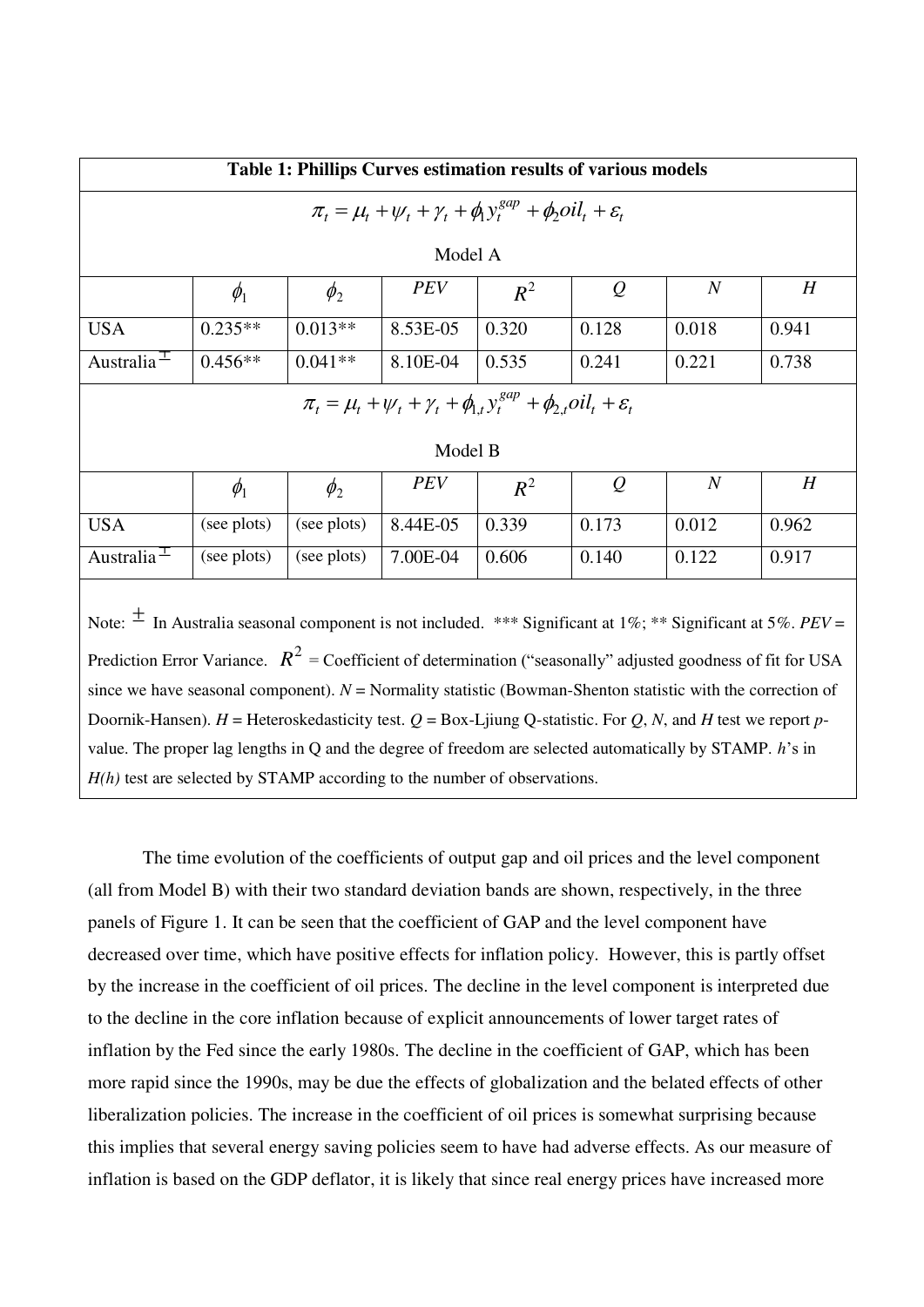steeply since the late 1990s, the share of energy expenditure in the total private expenditure may have increased; see Edelstein and Kilian (2009). This may have caused this coefficient to show an increasing trend, implying that oil price will be an important determinant of future inflation.





In Australia the coefficient of GAP shows a declining pattern similar to US, which lends support to the argument that this is due to some common reasons like the effects of globalization (e.g., availability of cheap consumer goods from China etc.) and market liberalization policies. The decline in the level coefficient is similar up to the late 1990s, but this has shown a mild increase since then perhaps due to the introduction of a general goods and service tax in 2000 and the skill shortages cause by the high export demand for natural resources. The increase in the coefficient of oil is similar to the US pattern. Therefore, in Australia oil prices are also likely to play a significant role in inflation in the future.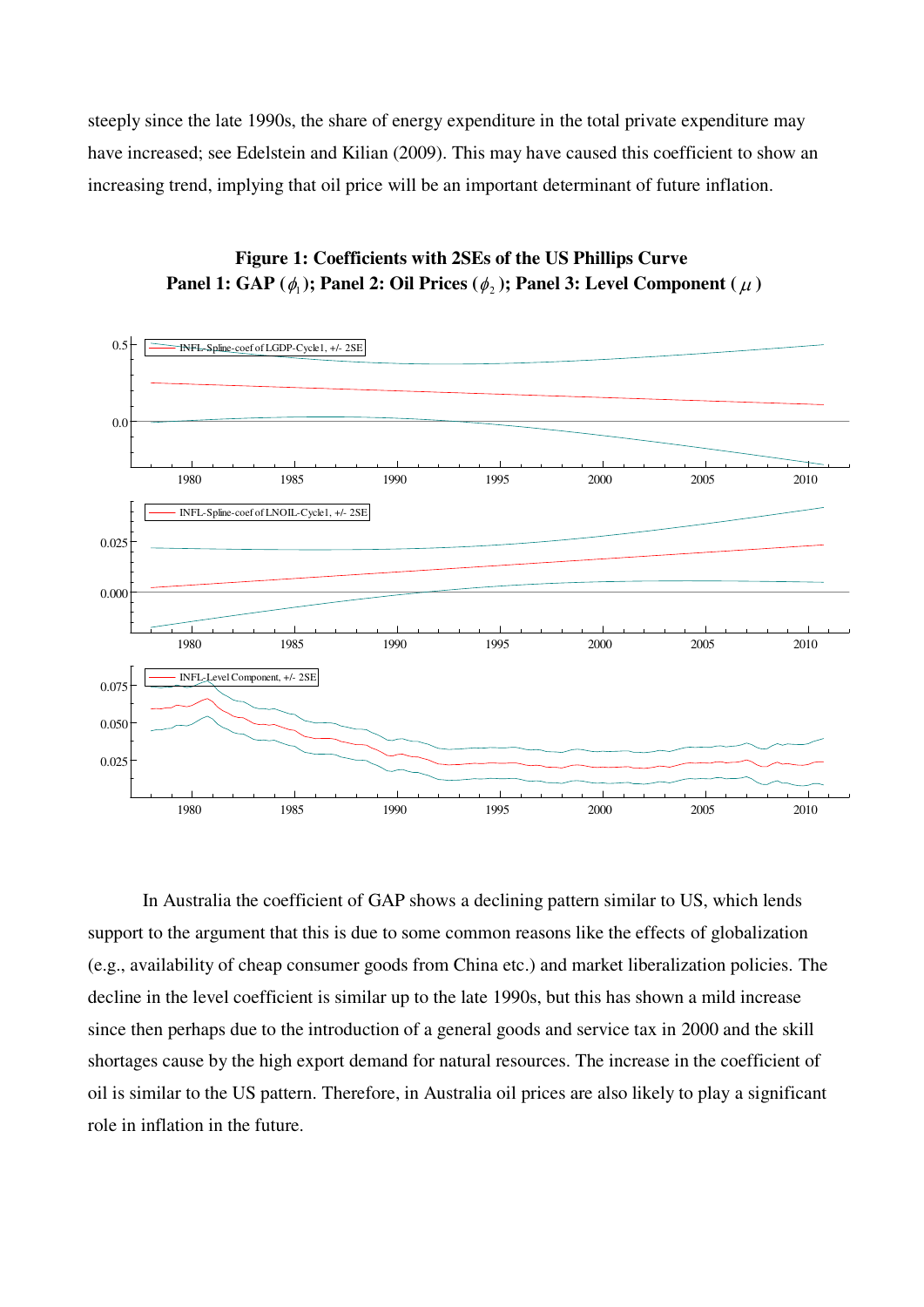# **Figure 2: Coefficients with 2SEs of the Australian Phillips Curve Panel 1 GAP** ( $\phi_1$ ); Panel 2: Oil Prices ( $\phi_2$ ); Panel 3: Level Component ( $\mu$ )



## **4. Conclusions**

This paper has used the unobservable components approach of Harvey (1989 and 2011) to estimate the Phillips curves for USA and Australia. Our specification included oil prices as an additional explanatory variable. We found that in both countries while the long term level coefficient of inflation (core inflation) and the coefficient of demand pressure have shown declining trends, the coefficient of oil prices has shown an increasing trend. The positive effects for inflation policy, due to the declines in the coefficients, seem to be due to a strong commitment by the monetary authorities to lower inflation targets and liberalization policies. The increase in the coefficient of the price of oil could be due to a gradual increase in the relative price of energy and the relatively inelastic demand for energy. This implies that energy prices are likely to play a significant role in determining the future rates of inflation. Therefore, policies to reduce the dependence on oil are important for future inflation policy.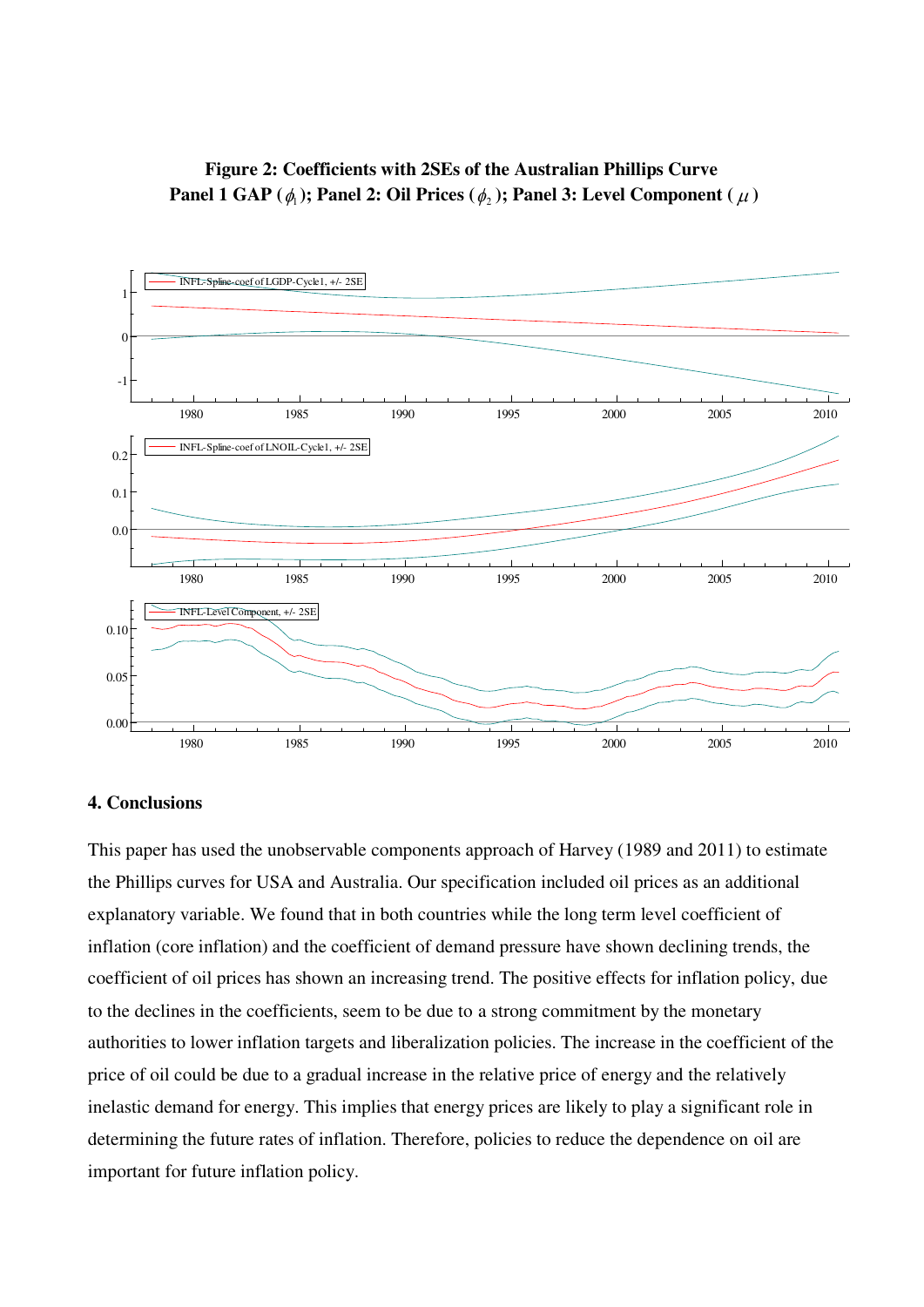## Data Appendix

## Definitions and Data Source: 1978Q1 – 2010Q3

| Variable      | Definition                                                                                                 | Source                 |  |
|---------------|------------------------------------------------------------------------------------------------------------|------------------------|--|
|               | <b>Australian Data</b>                                                                                     |                        |  |
| $\pi$         | Annualized rate of change of GDP deflator:                                                                 | Reserve Bank of        |  |
|               | $\ln p_{t} - \ln p_{t-1} \times 4$                                                                         | Australia.             |  |
| $\mathcal{Y}$ | Natural log of real GDP.                                                                                   | Reserve Bank of        |  |
|               |                                                                                                            | Australia.             |  |
| $y^{gap}$     | Output gap obtained through univariate trend-                                                              | Authors' elaboration.  |  |
|               | cycle decomposition:                                                                                       |                        |  |
|               |                                                                                                            |                        |  |
|               | $y_{t} = \mu_{t} + \psi_{t} + \varepsilon_{t}$ , $\varepsilon_{t} \sim N$ $0, \sigma_{s}^{2}$ , $t = 1,,T$ |                        |  |
|               | where $\mu_t$ is an integrated random walk, $\varepsilon_t$ is                                             |                        |  |
|               | white noise, and $\psi_t$ is a time varying                                                                |                        |  |
|               | trigonometric cycle with frequency associated with                                                         |                        |  |
|               | the length of the cycle (in our case 3 as used by                                                          |                        |  |
|               | Harvey (2001)).                                                                                            |                        |  |
|               | <b>US</b> Data                                                                                             |                        |  |
| $\pi$         | Annualized rate of change of GDP deflator:                                                                 | <b>Federal Reserve</b> |  |
|               |                                                                                                            | Economic Data          |  |
|               | $\ln p_t - \ln p_{t-1} \times 4$                                                                           | (FRED).                |  |
|               |                                                                                                            |                        |  |
| у             | Natural log of real GDP.                                                                                   | <b>Federal Reserve</b> |  |
|               |                                                                                                            | Economic Data          |  |
|               |                                                                                                            | (FRED).                |  |
| $y^{gap}$     | Output gap obtained through univariate trend-                                                              | Authors' elaboration.  |  |
|               | cycle decomposition.                                                                                       |                        |  |
| oil           | Cyclical component of natural log of oil price                                                             | <b>Federal Reserve</b> |  |
|               | (West Texas Intermediate (US\$/BBL)) obtained                                                              | Economic Data          |  |
|               | through a univariate trend-cycle decomposition as                                                          | (FRED).                |  |
|               | used for $y^{gap}$ . Different specifications does not                                                     |                        |  |
|               | change our results.                                                                                        |                        |  |
|               |                                                                                                            |                        |  |